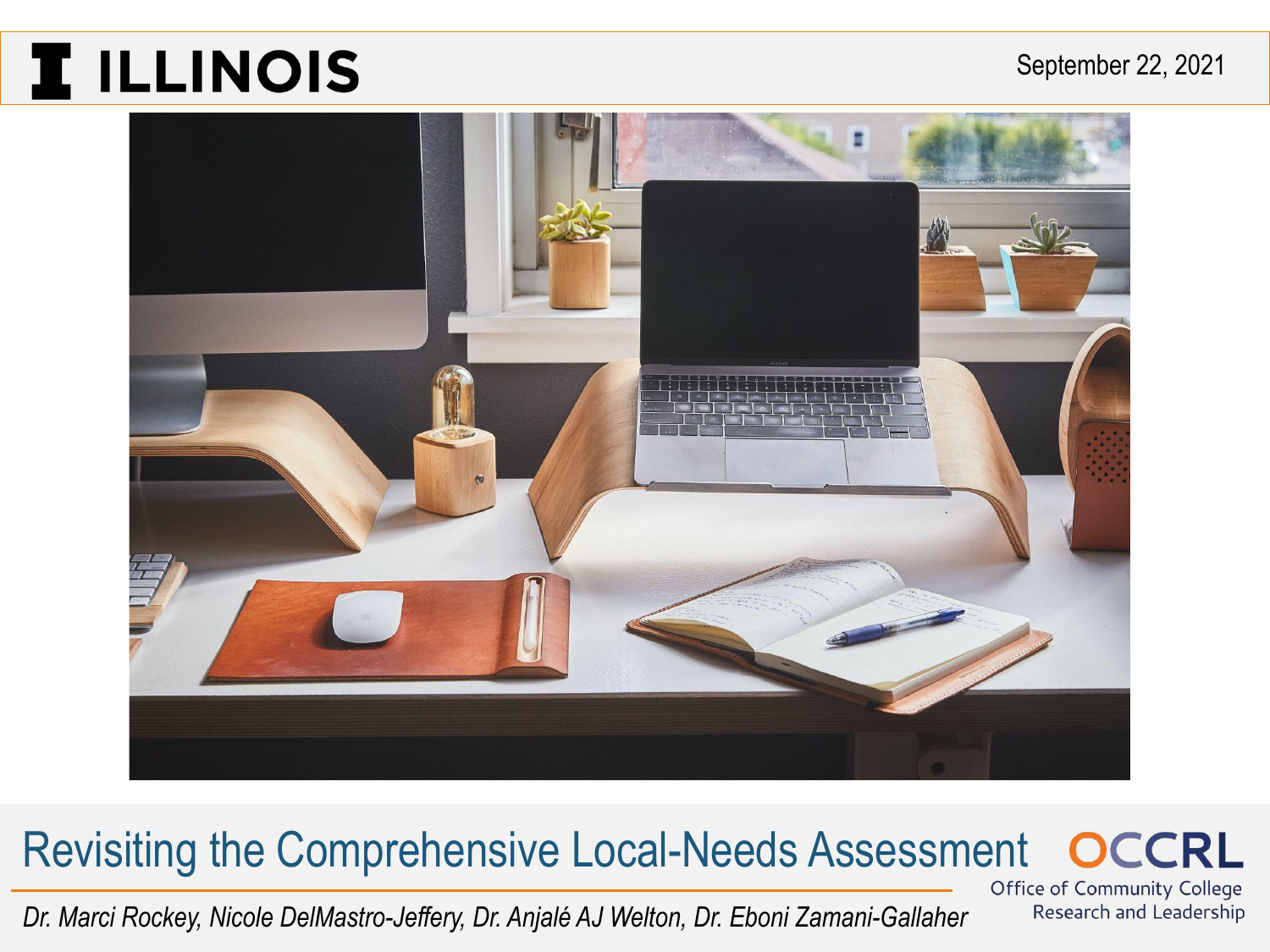# OCCRL's Mission

OCCRL researchers study policies, programs, and practices designed to enhance outcomes for diverse youth and adults who seek to transition to and through college to employment.



*Strengthening Pathways for All Students Through Research and Leadership*

**CRL** 

Office of Community College Research and Leadership

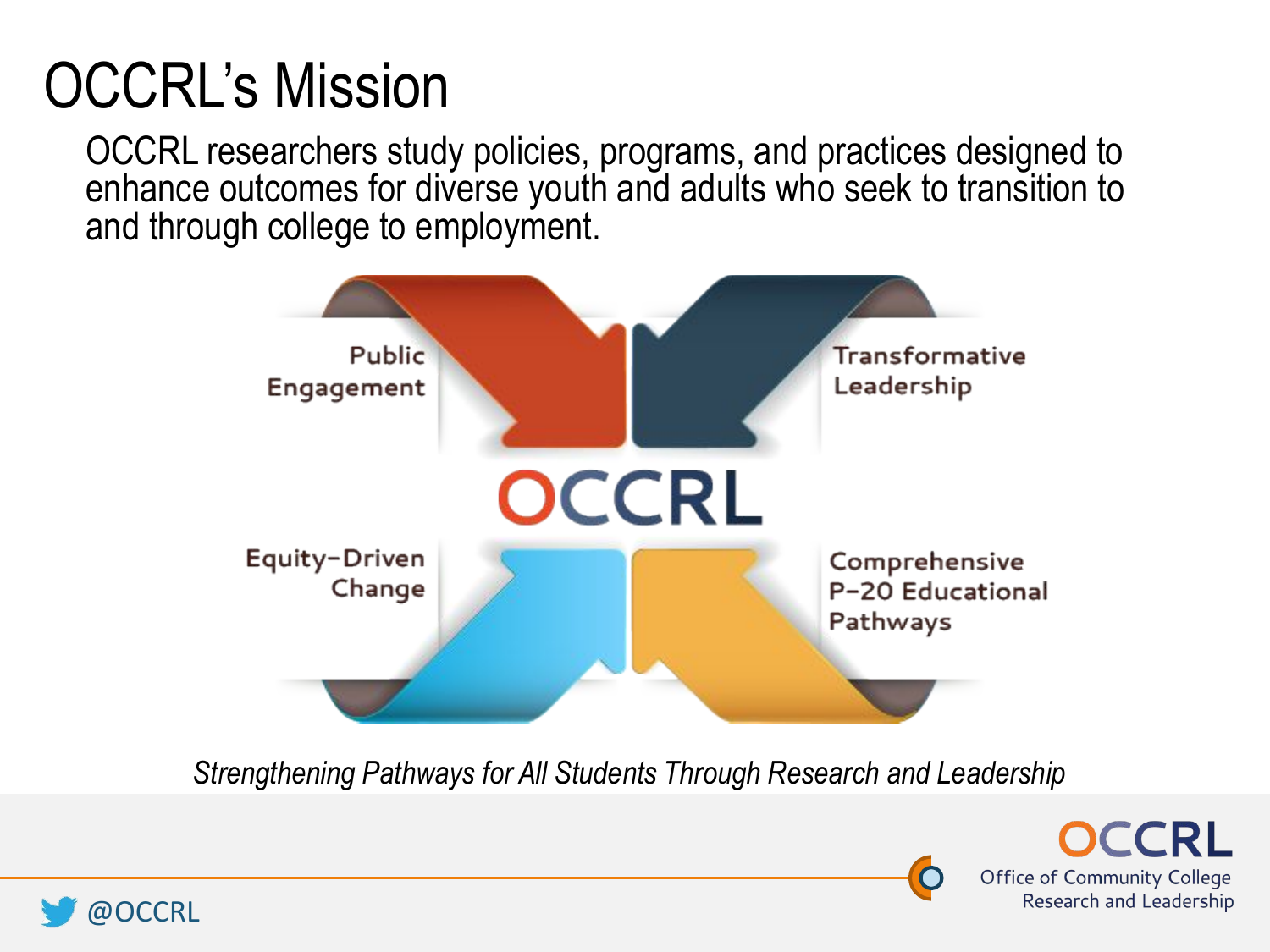## Overview of Presentation

- Revisiting the CLNA in 2021 State Context Labor Market Context
- CLNA Refresher
- Break-out Discussions
- **Larger Group Discussion**





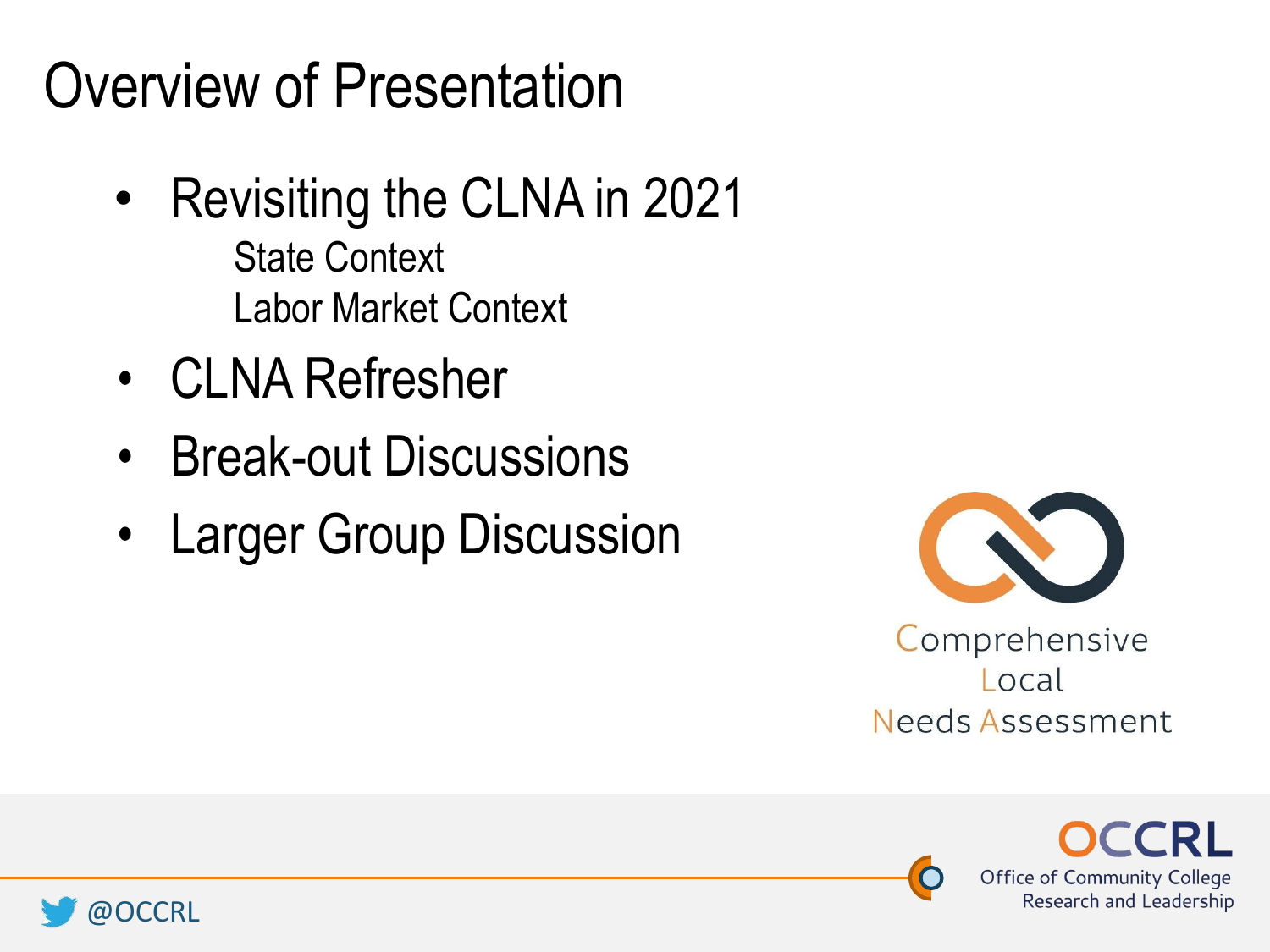## Illinois Strategic Plan for Higher Education

"To sustain a thriving state, we must create a more equitable reality. For too long, African American, Latinx, low-income students, rural students, and working adults have been left behind. Together, we must change that. Illinois has the diverse human capital base to drive economic growth and a higher education system to ensure the diverse workforce has the tools necessary to lead our growing economy. **Educational equity and economic growth are inseparable."**

(IBHE, 2021, p. 6)



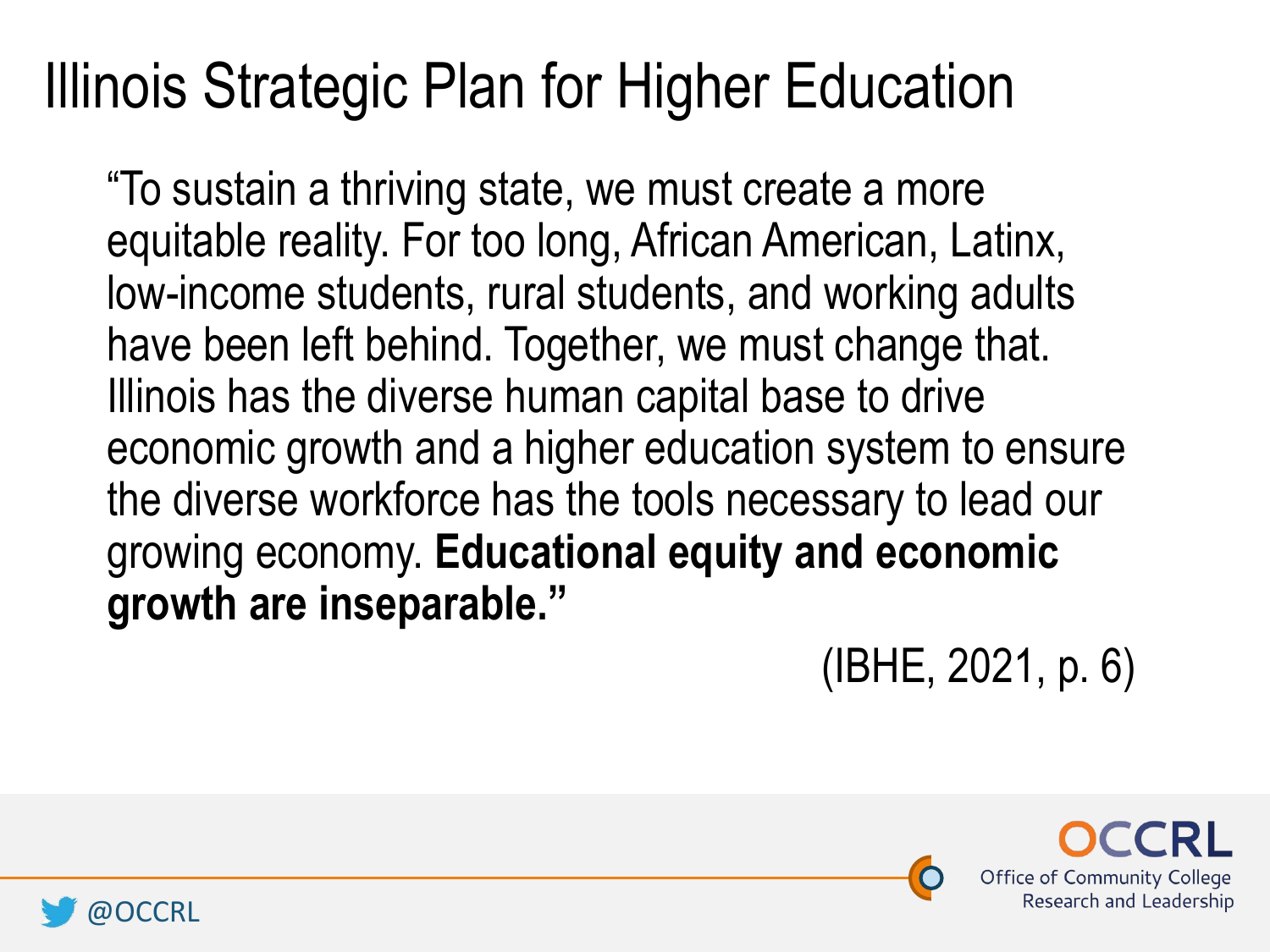## Illinois Strategic Plan for Higher Education

#### Align the state's economic development and higher education strategies, ensuring both address historic inequities.

Support new and existing regional partnerships among leaders in higher  $\bullet$ education, business and industry, and the P-20 system to meet economic and societal needs, ensuring alignment within each region and across the state. Build on community colleges' broad and deep relationships with the local employer community. Create opportunities for periodic industry-wide input.

### (IBHE, 2021, p. 42)



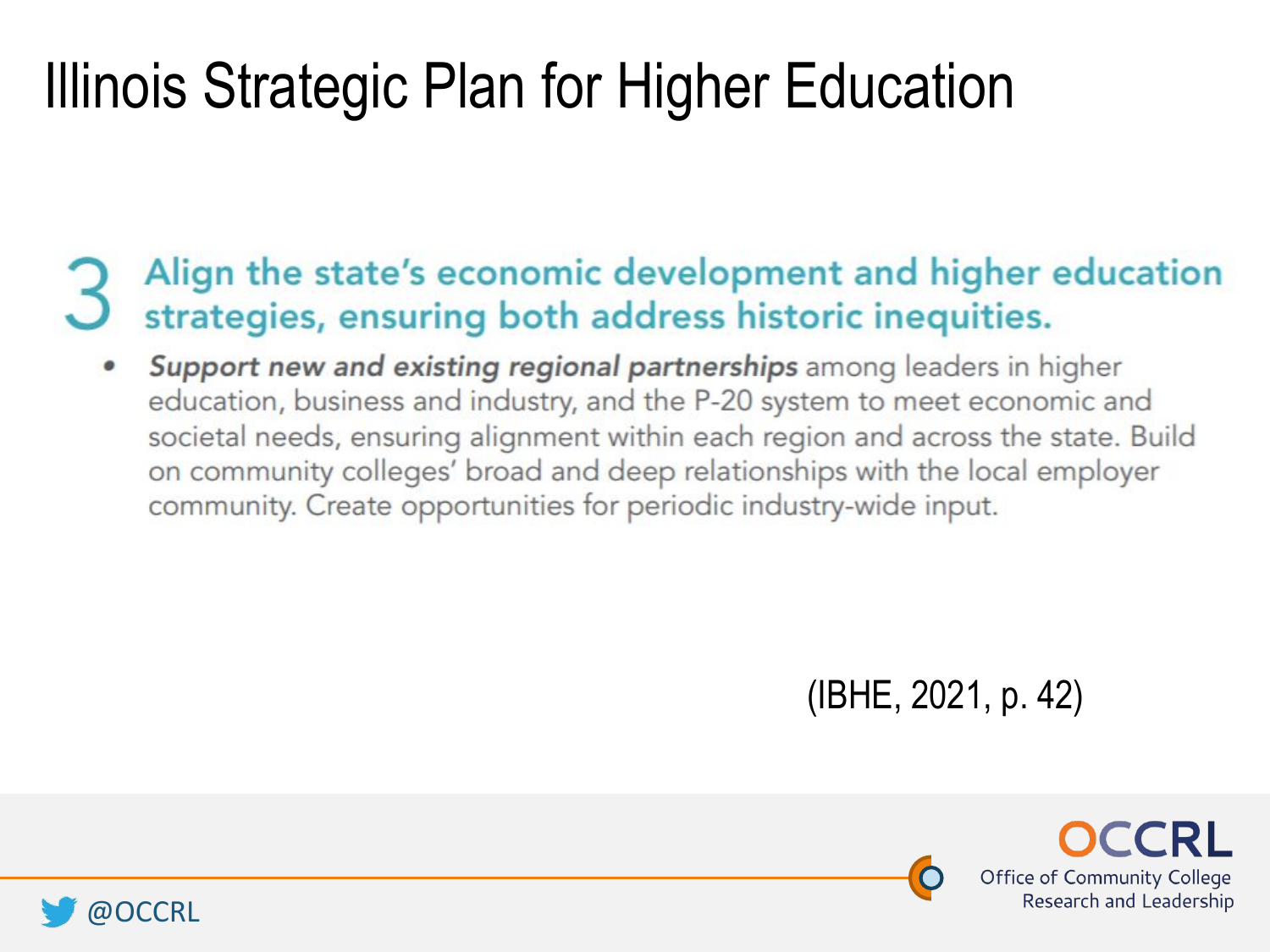# CLNA Refresher

Key Components

- Student performance data
- Size, scope, and quality as defined by the state plan
- Labor market alignment
- Progress toward implementing CTE programs of study
- Recruitment, retention, and training of faculty and staff
- Progress toward improving access and equity

Chat box: How far into these areas did you get in your first completion cycle?



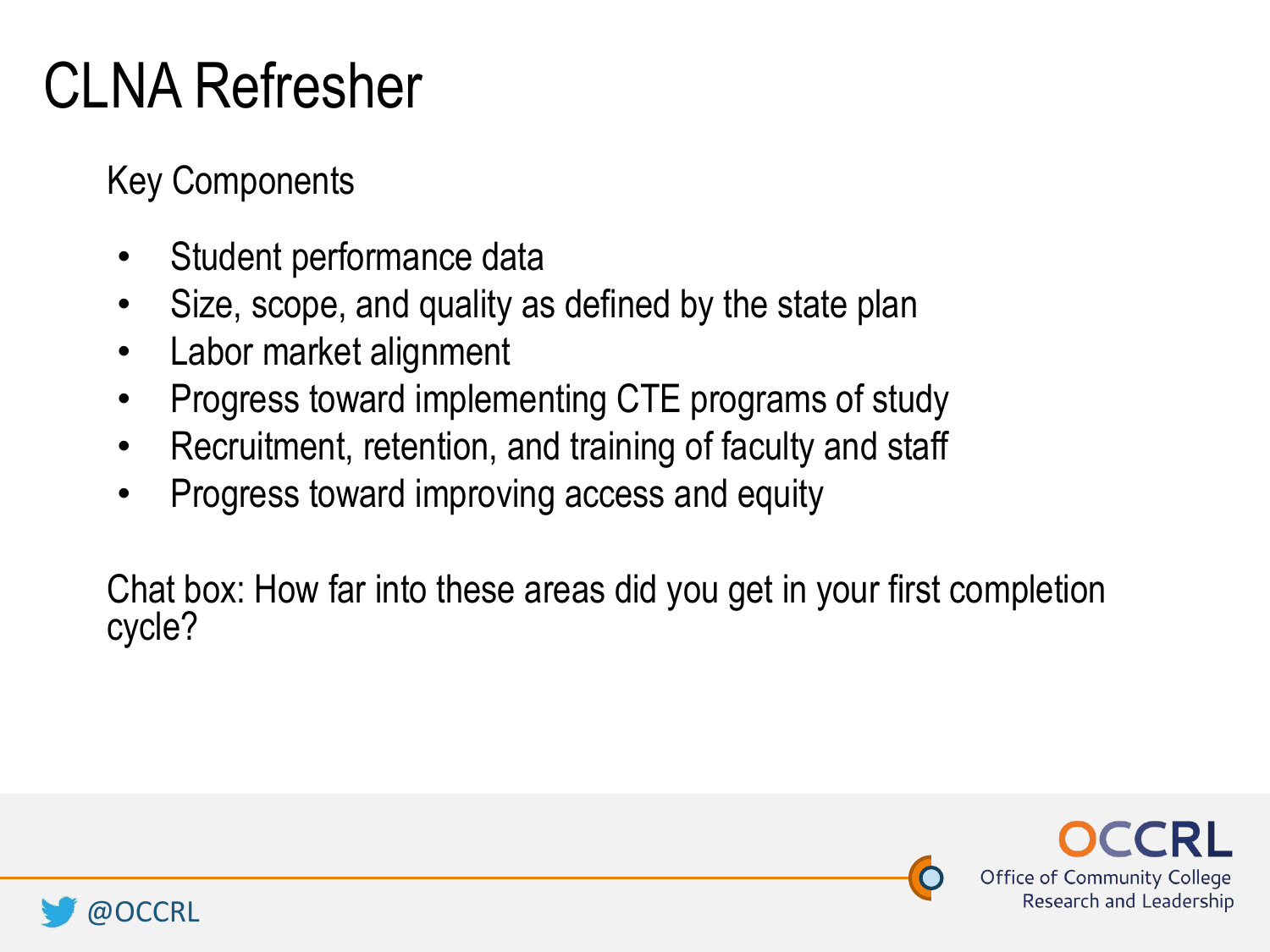



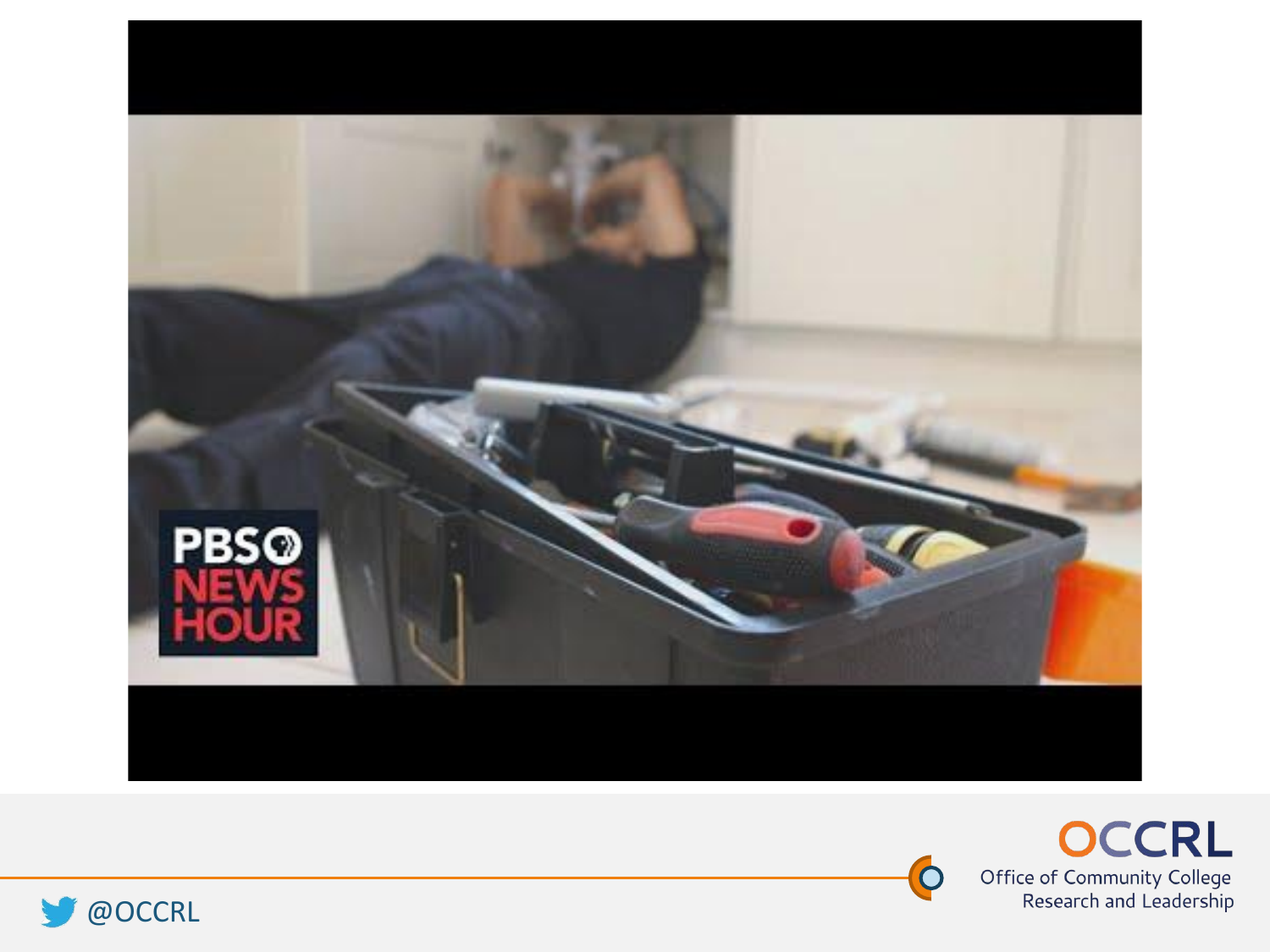## Section 1: Progress Toward Equity and Access

A critical examination of your overall CTE programs with an equity lens to assess whether and how equity is **systemically and systematically embedded** in all aspects of your CTE programs' structures, resources, materials, curricula, pedagogy, and practices.



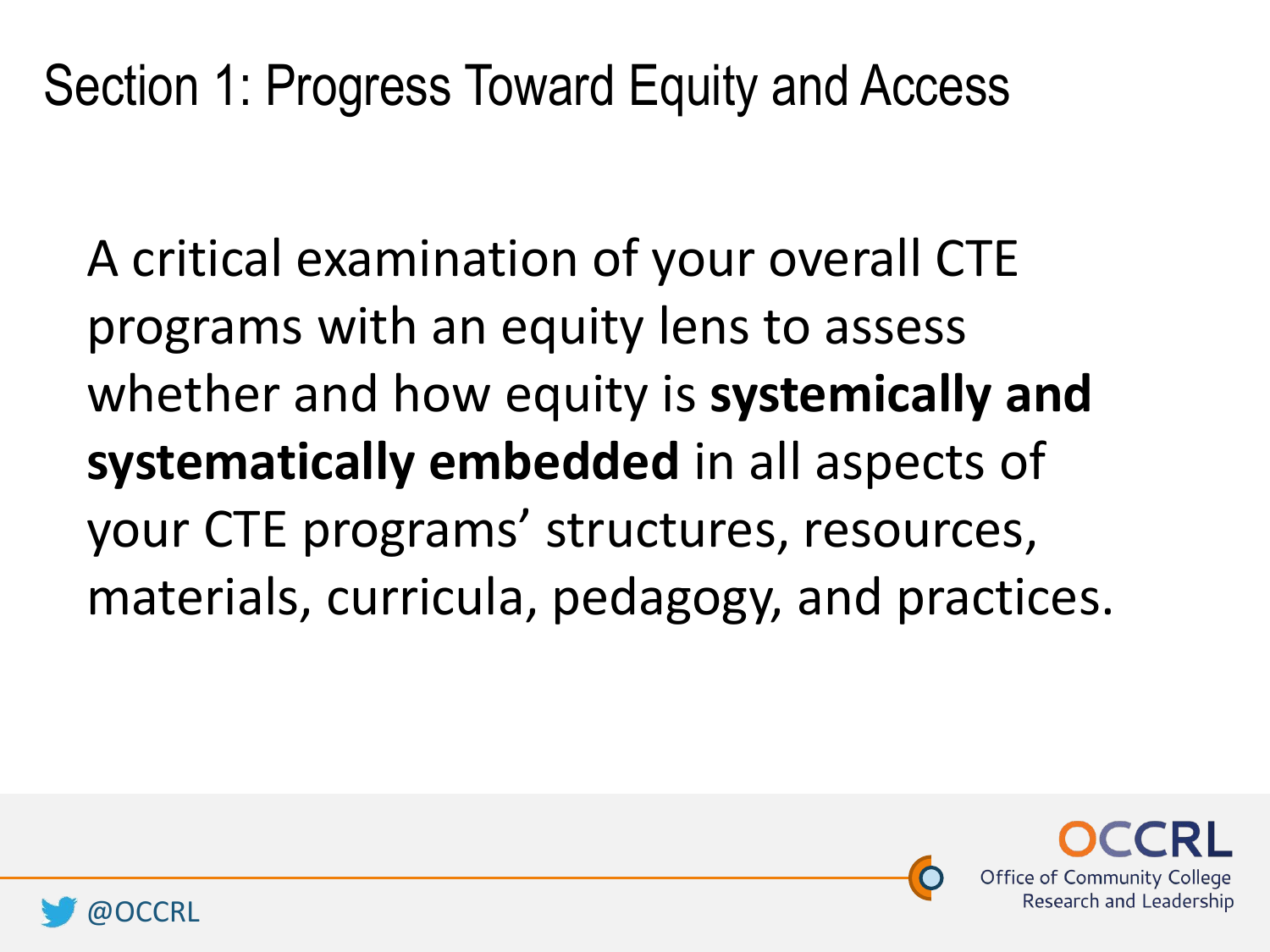## Section 2: Student Performance

This section will help you evaluate your students' performance on federal, state, and local measures and identify any equity gaps based on this data.



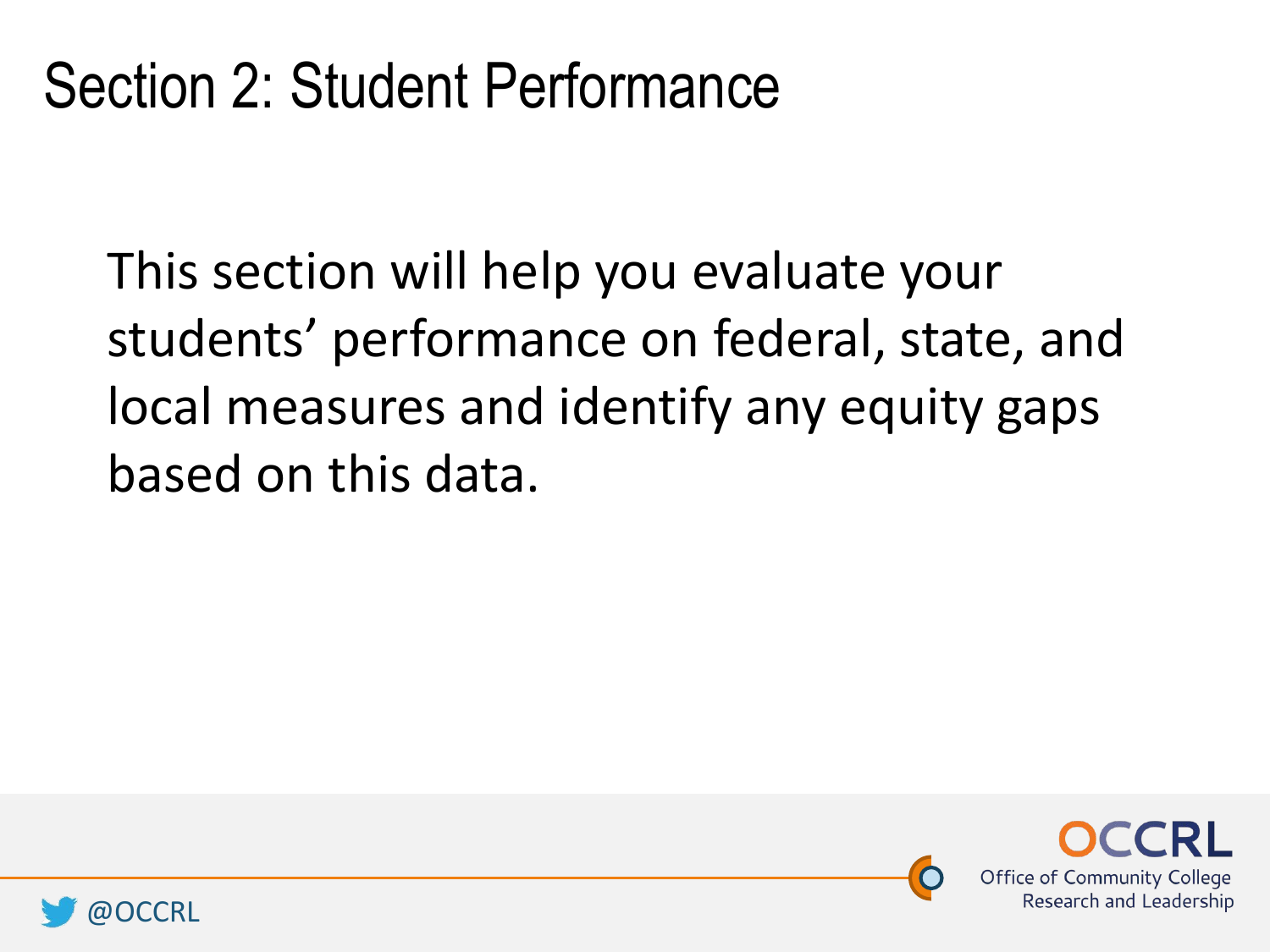## Section 3: Recruitment, Retention, and Training of CTE Educators

This section will assist you in evaluating current and future recruitment, retention, and professional development needs with both an equity and culturally responsive lens.



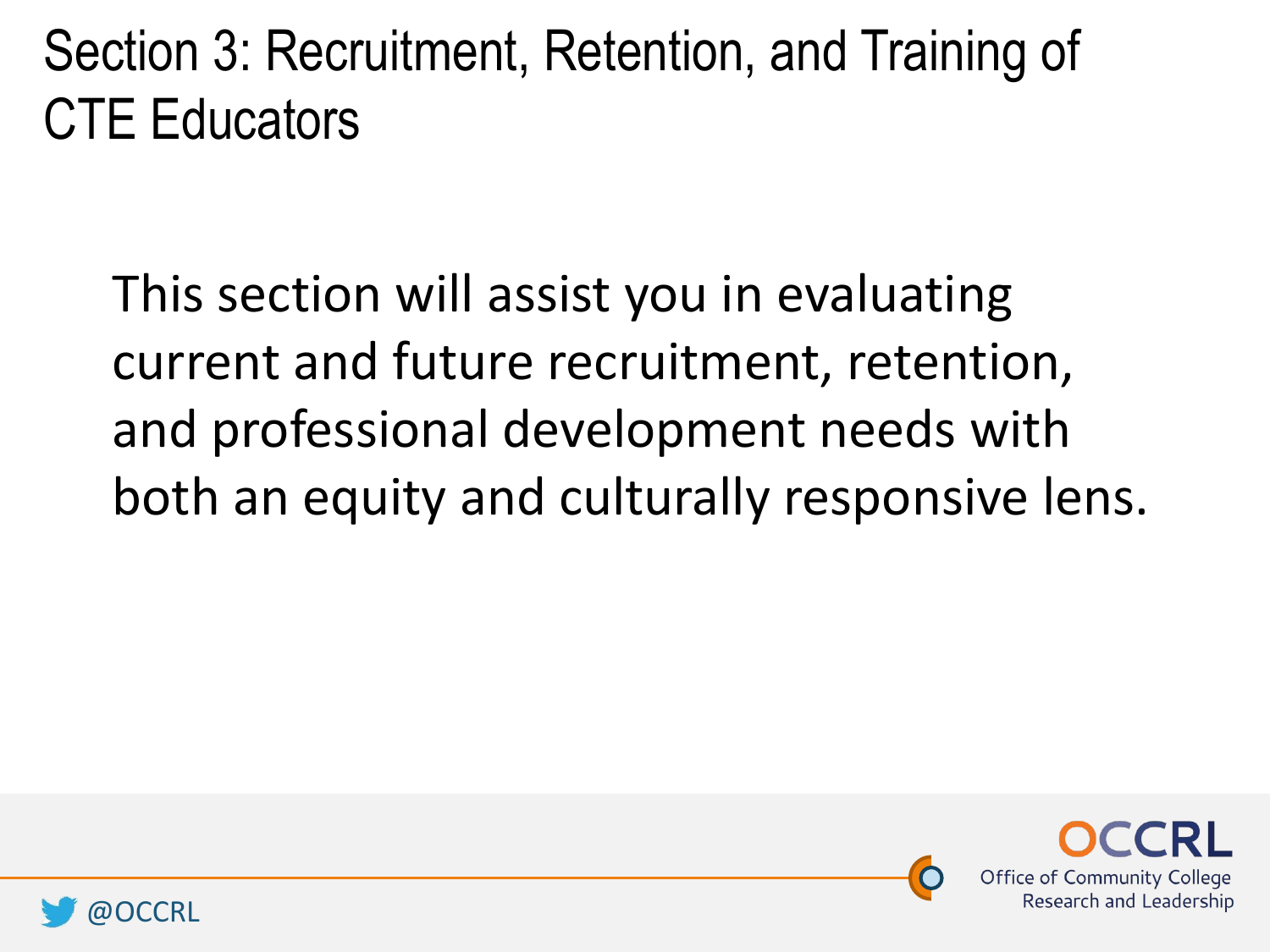### Section 4: Stakeholder Participation and Voice

This section asks you to list the stakeholders who participated in the CLNA process, their title, organization, and how they were involved in the process.



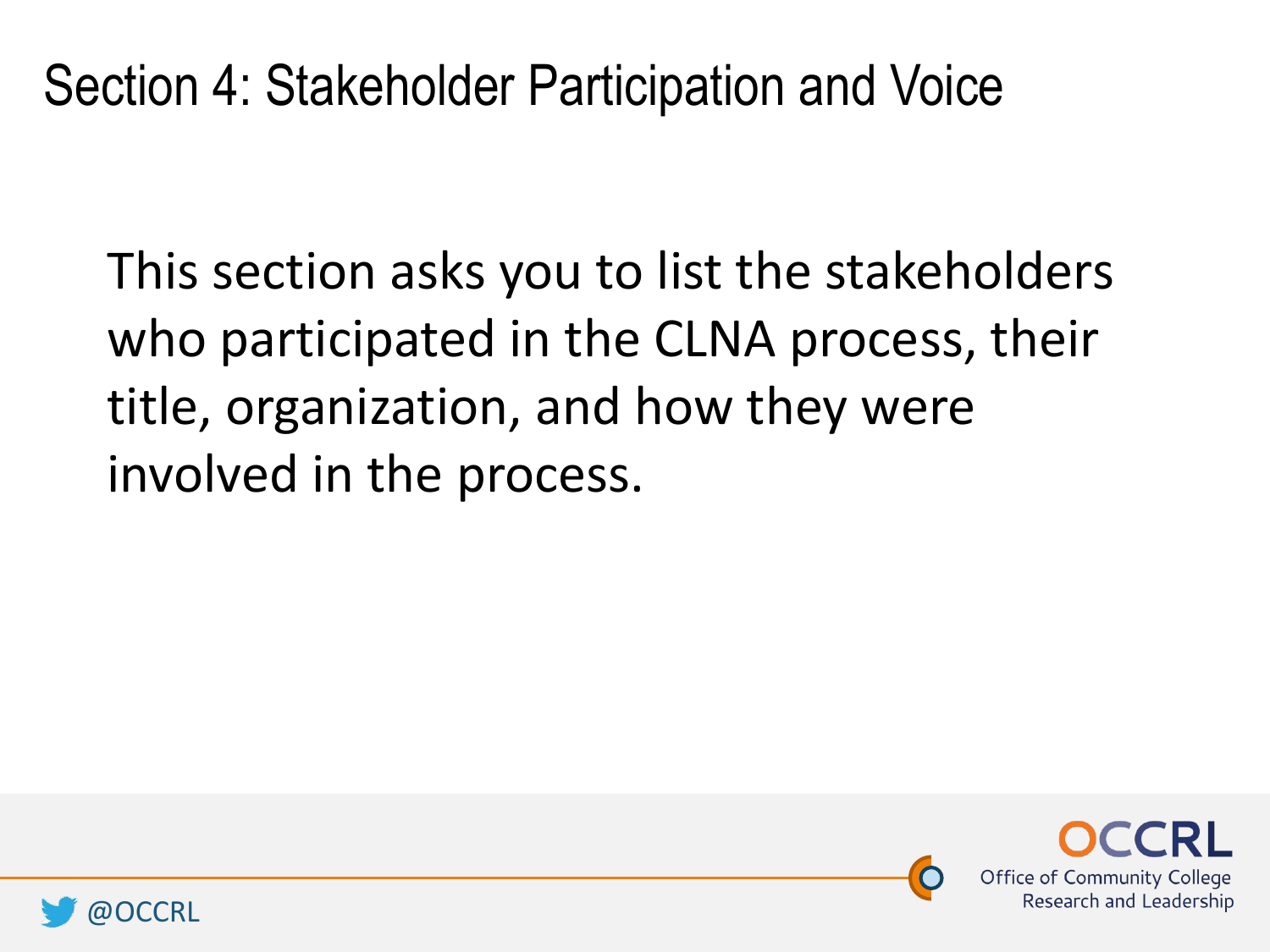## Section 5: Labor Market Alignment

This section asks you to consider how your programs align with state, regional, and/or local labor-market needs and demands.



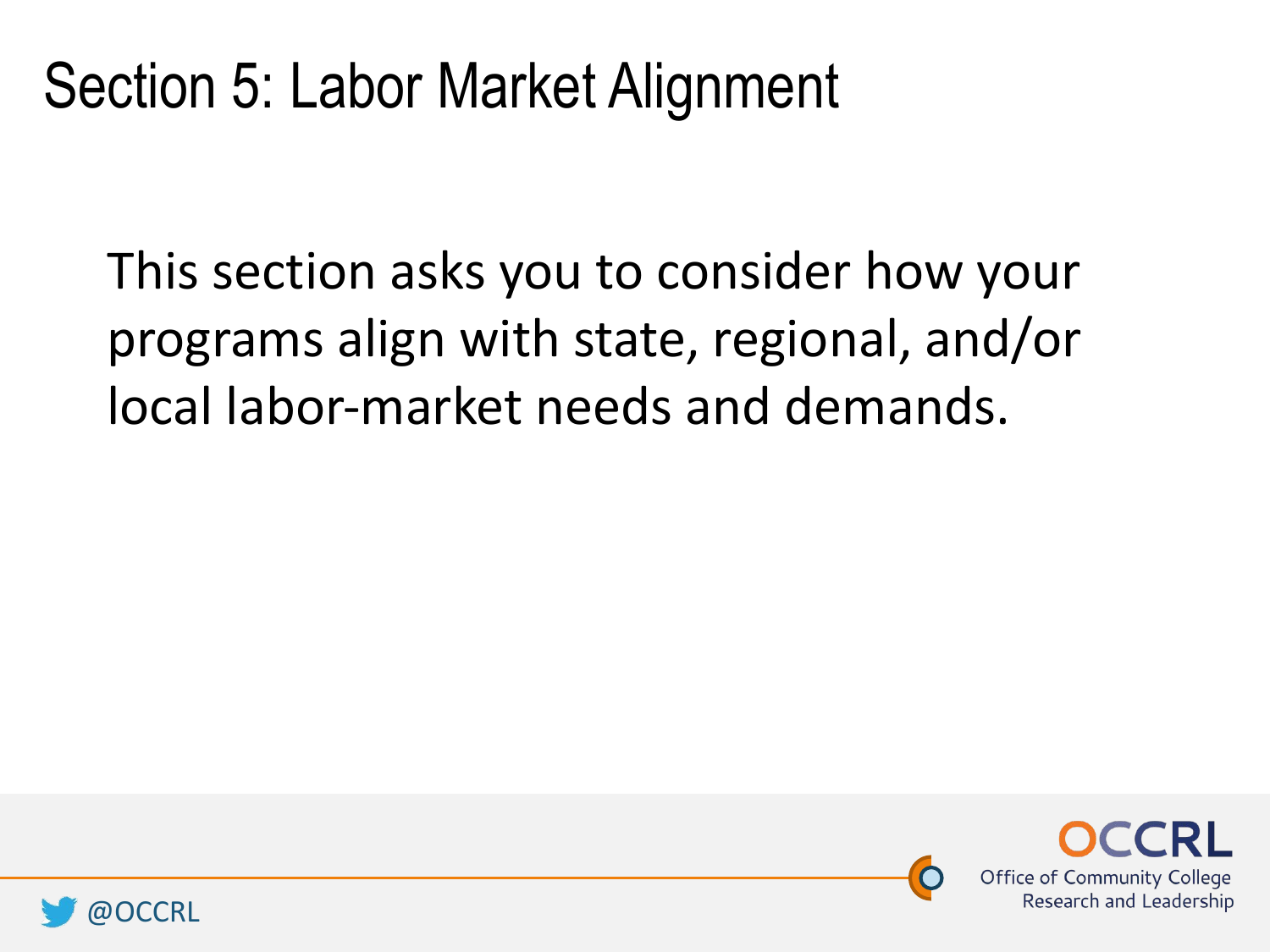## Section 6: Program Size, Scope, and Quality

This asks you to refer to the state definitions of size, scope, and quality and assess whether the number of programs or programs of study and courses you offer meet the needs of your student population.



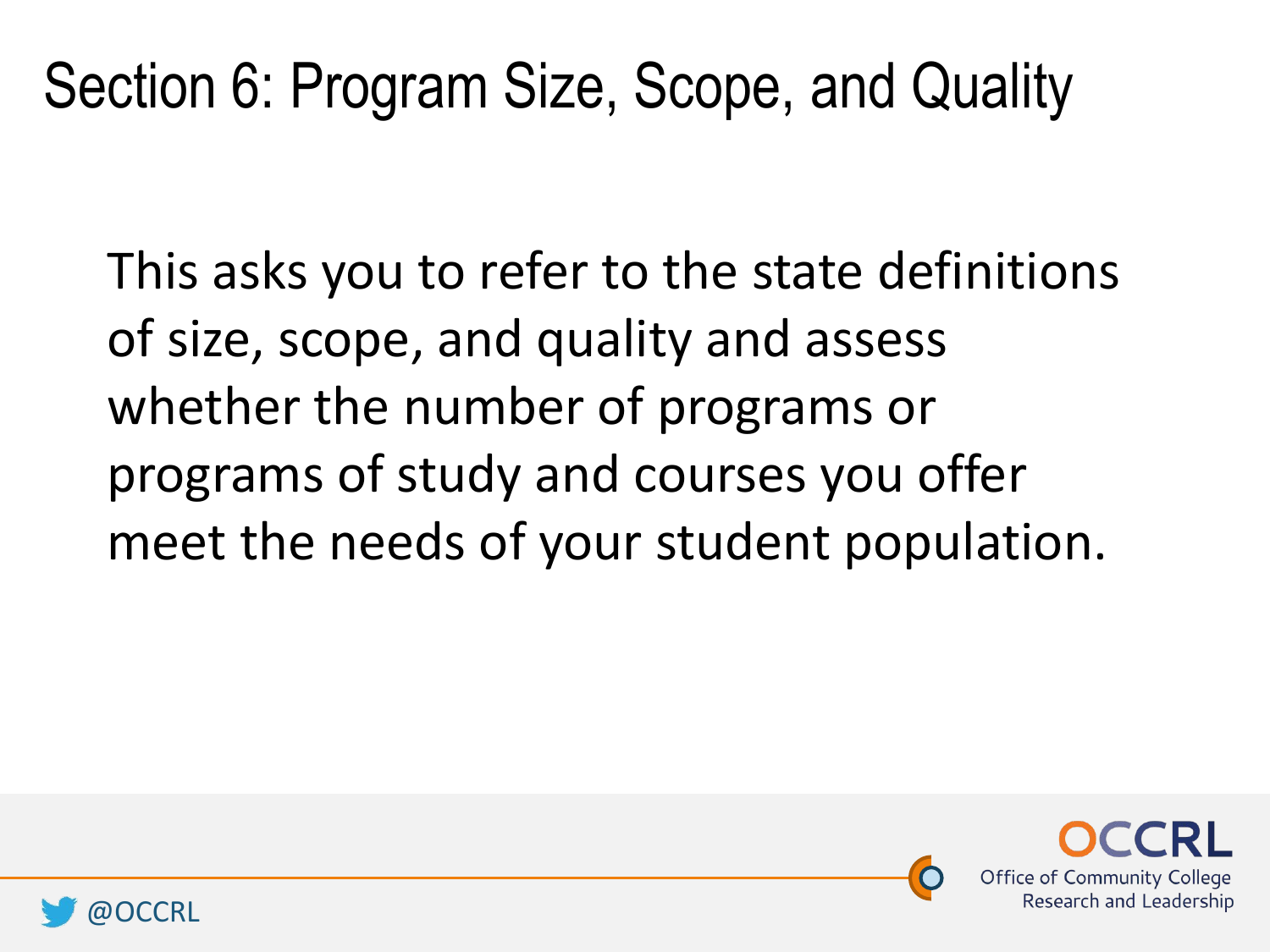## Section 7: Progress Toward Implementing Programs of Study

This section will help you determine whether and how, according to Perkins V, your programs of study at the postsecondary level are a coordinated, non-duplicative sequence of academic and technical content.



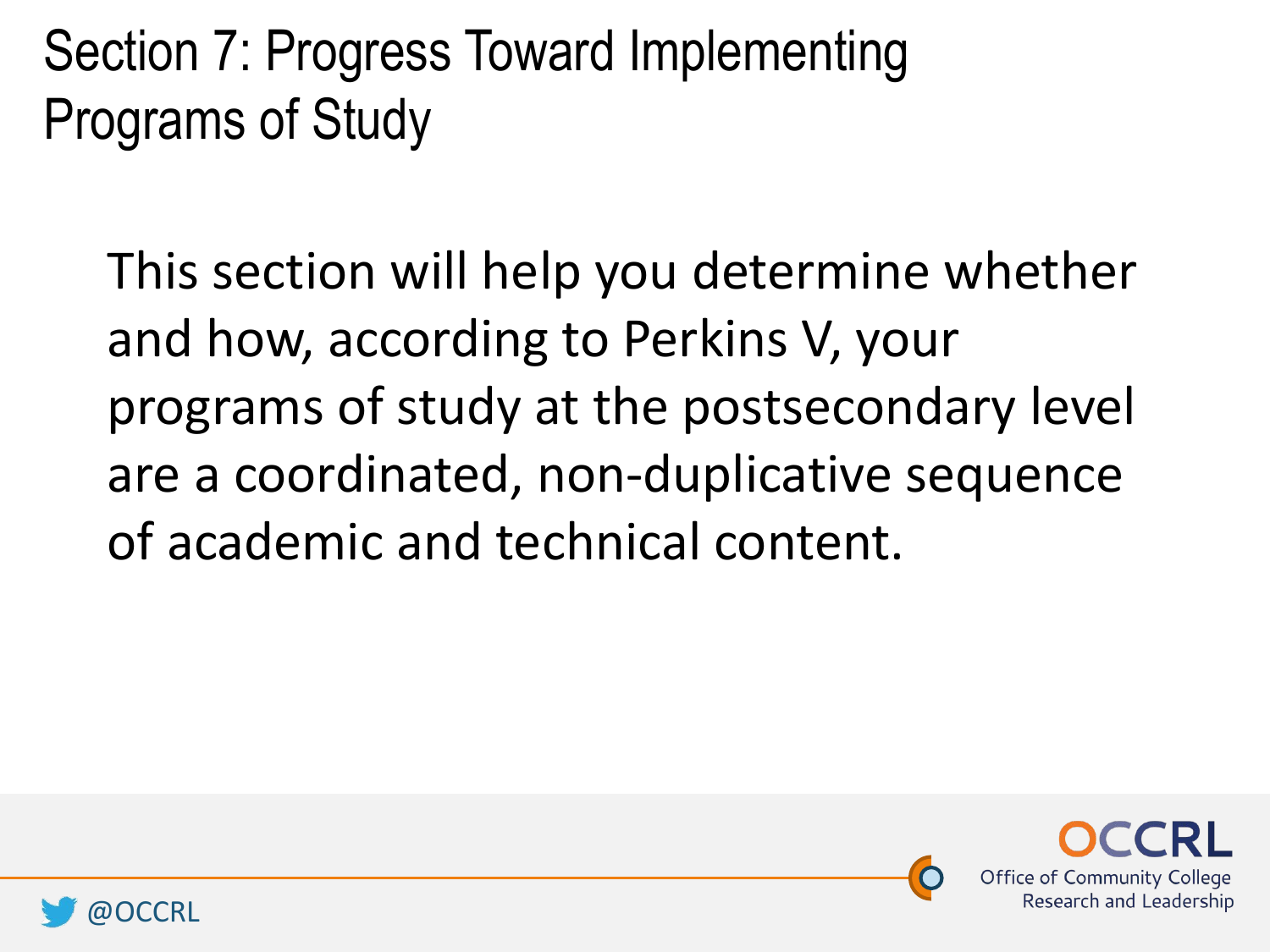Section 8: Plan of Action: Preparing Your Local Application

- Progress Check-Ins Toward Systemic, Equity-Centered Change
	- 6 months
	- Year 1
	- 1.5 Years



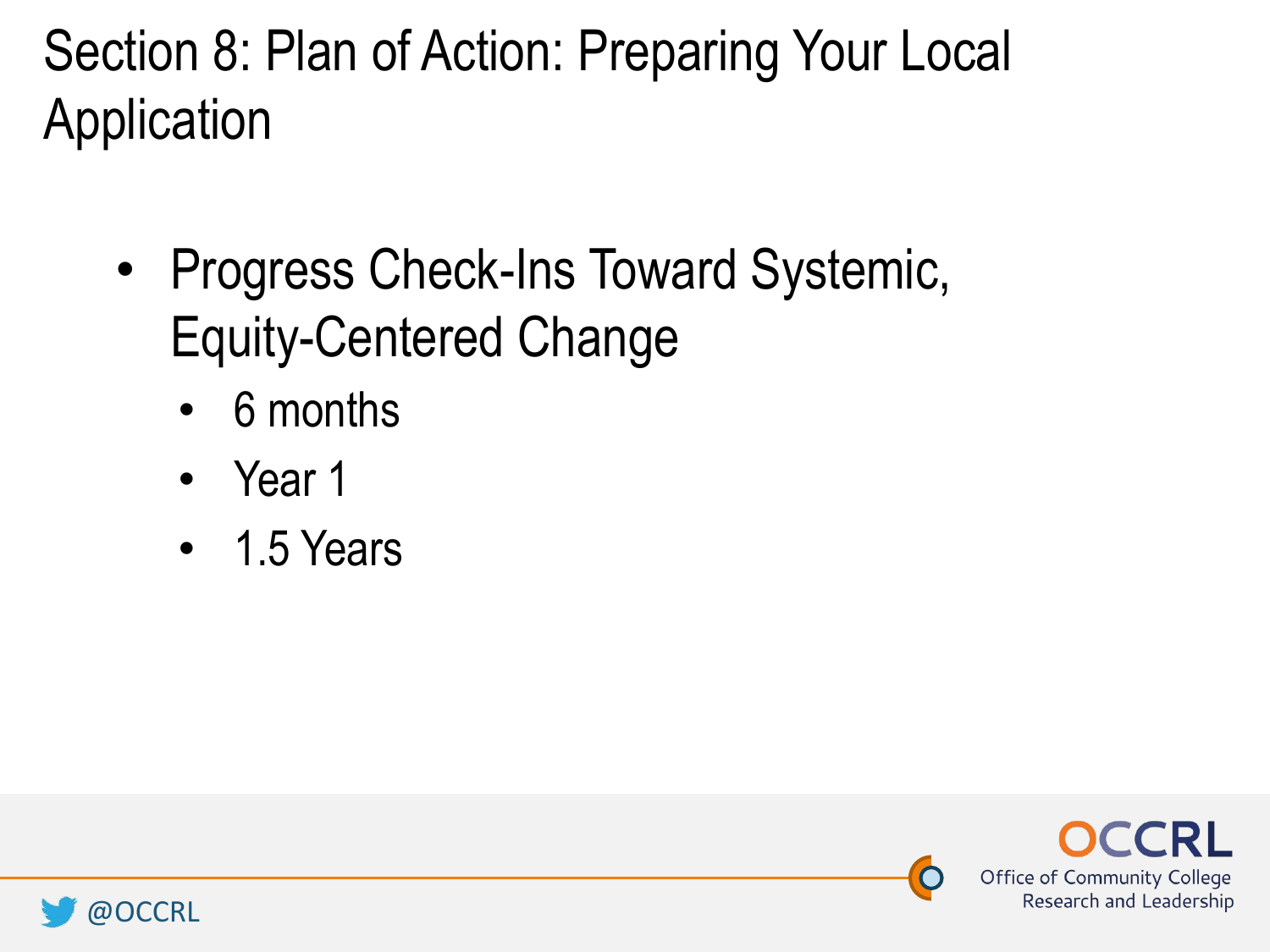# Considerations Moving Forward

- How are the issues and challenges featured in the video showing up for you at the local level?
- What could you do during the CLNA process to engage partners in committing to action toward overcoming these challenges?
- What changes need to occur in your local context to advance equity for Black, Latinx, low-income, rural, and working adult populations?



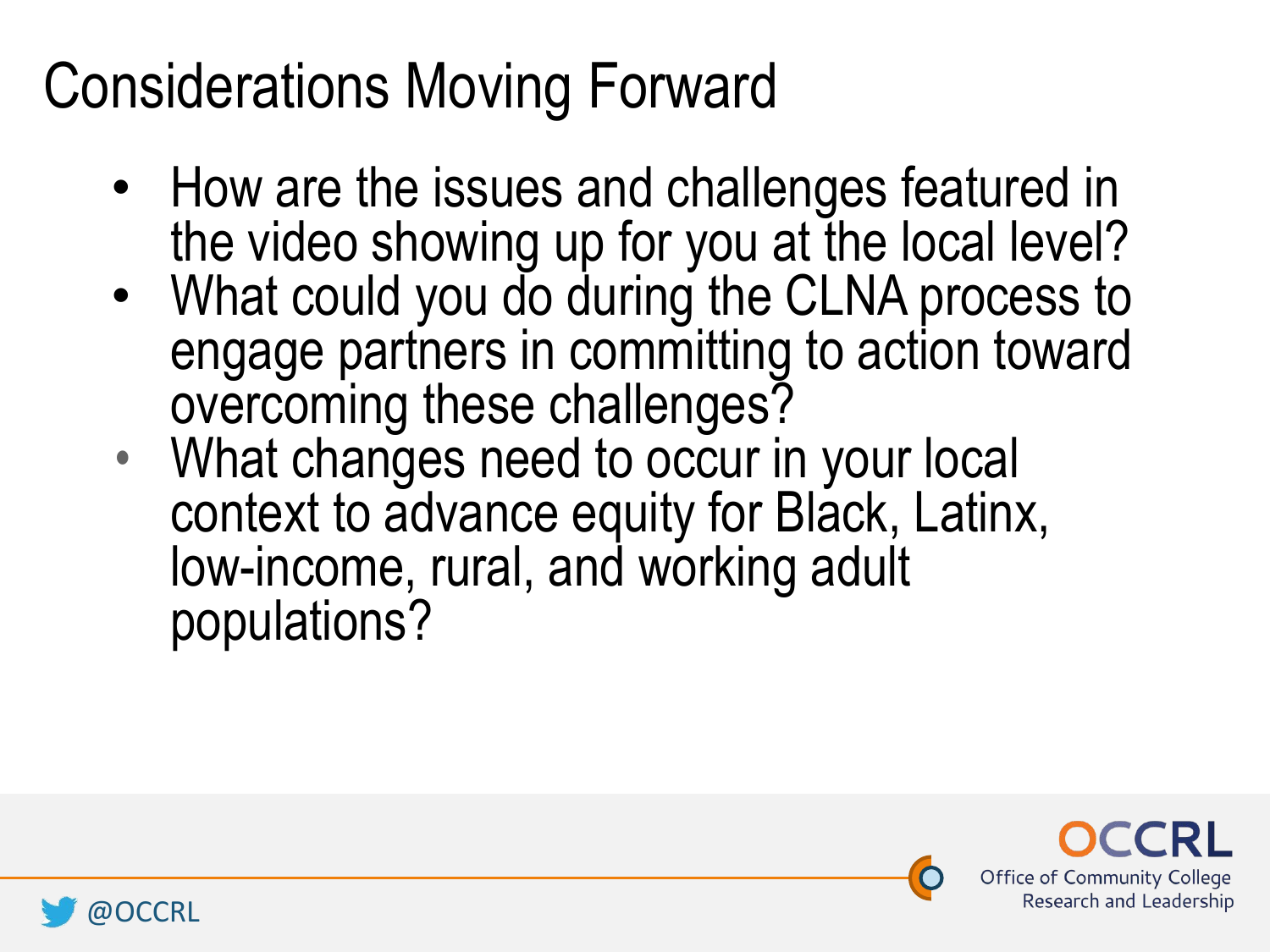Break-Out Room Discussion Instructions

- Find what group you are in based on the community college district map
- Place yourself into the corresponding breakout group number

Office of Community College Research and Leadership

- Discussion questions provided
- Be prepared to share what you discussed with the larger group

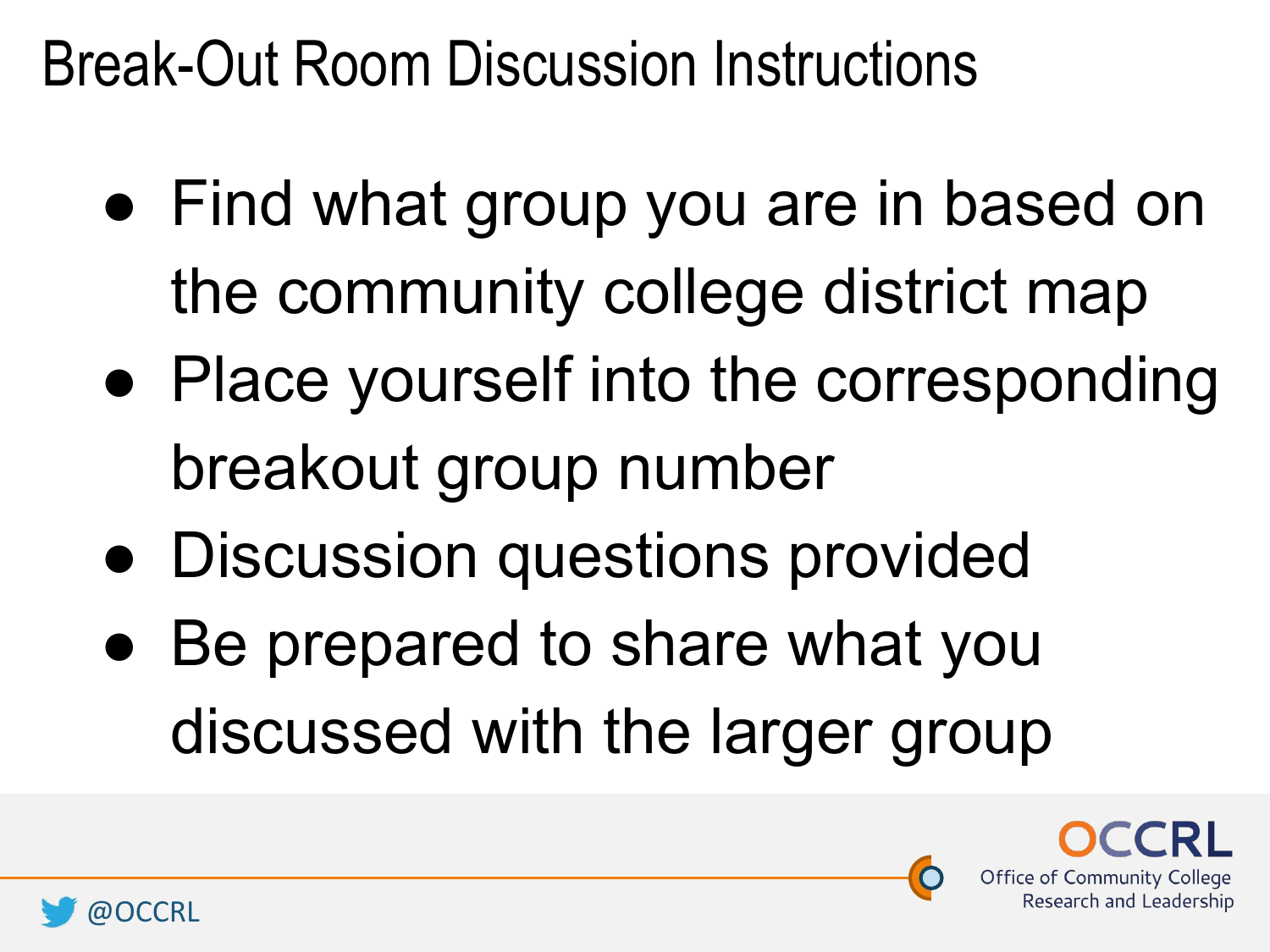

## **Group 1**

## **Group 2**

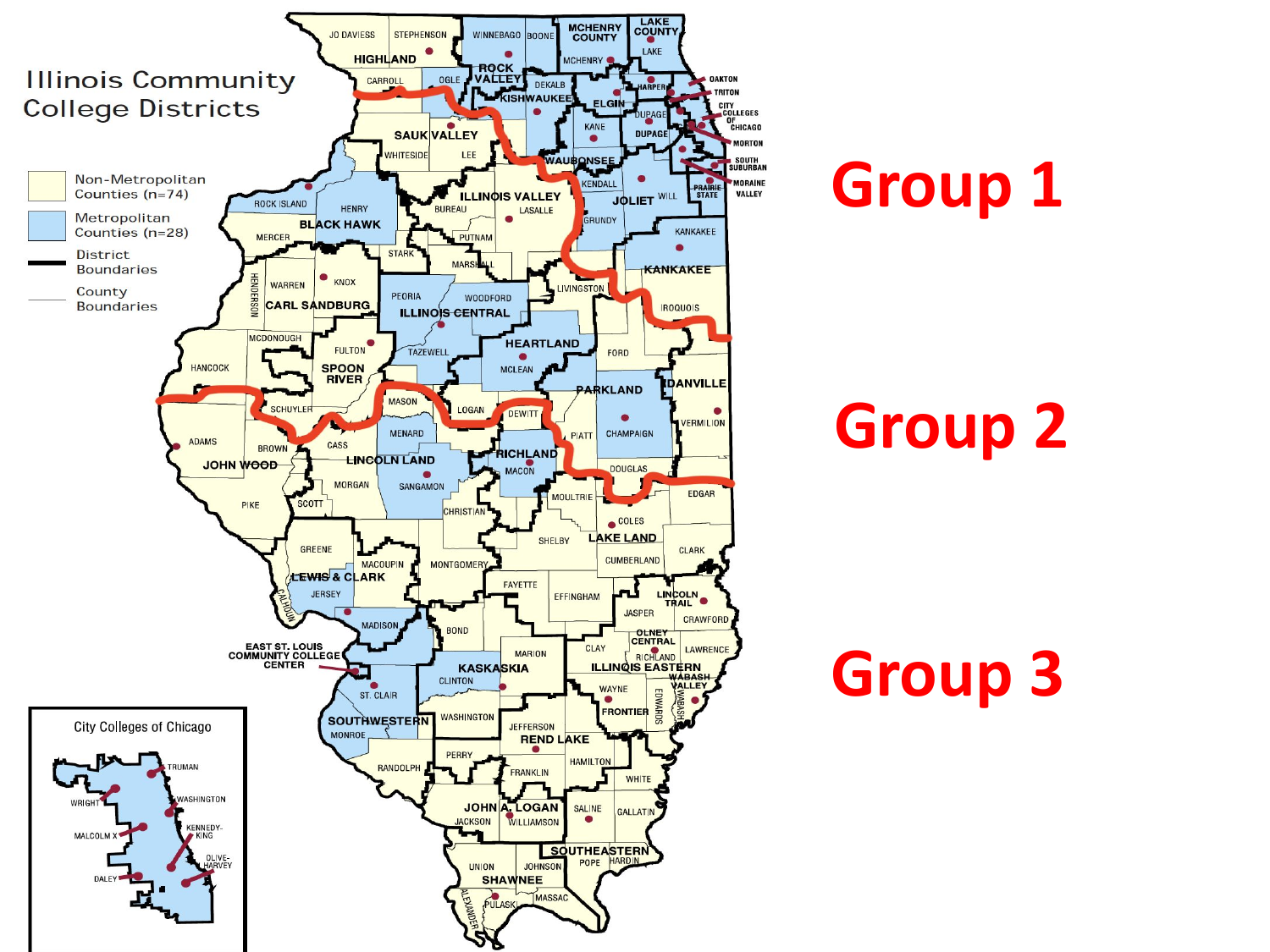## Breakout Room Discussion Questions

- What are your primary action step to advance CLNA Perkins in your College? District?
- How might the execution of your plans be readjusted to accommodate student success, readjustment, and/or re-entry amid our current ongoing pandemic?
- How can your College continue to blur the lines between college readiness and career readiness in secondary education?
- What partnerships can you rely on to meet your immediate goals?
- What future partnerships need to be advanced to meet your long-term goals?
- How will your plans advance equity in CTE programs in your College? District?



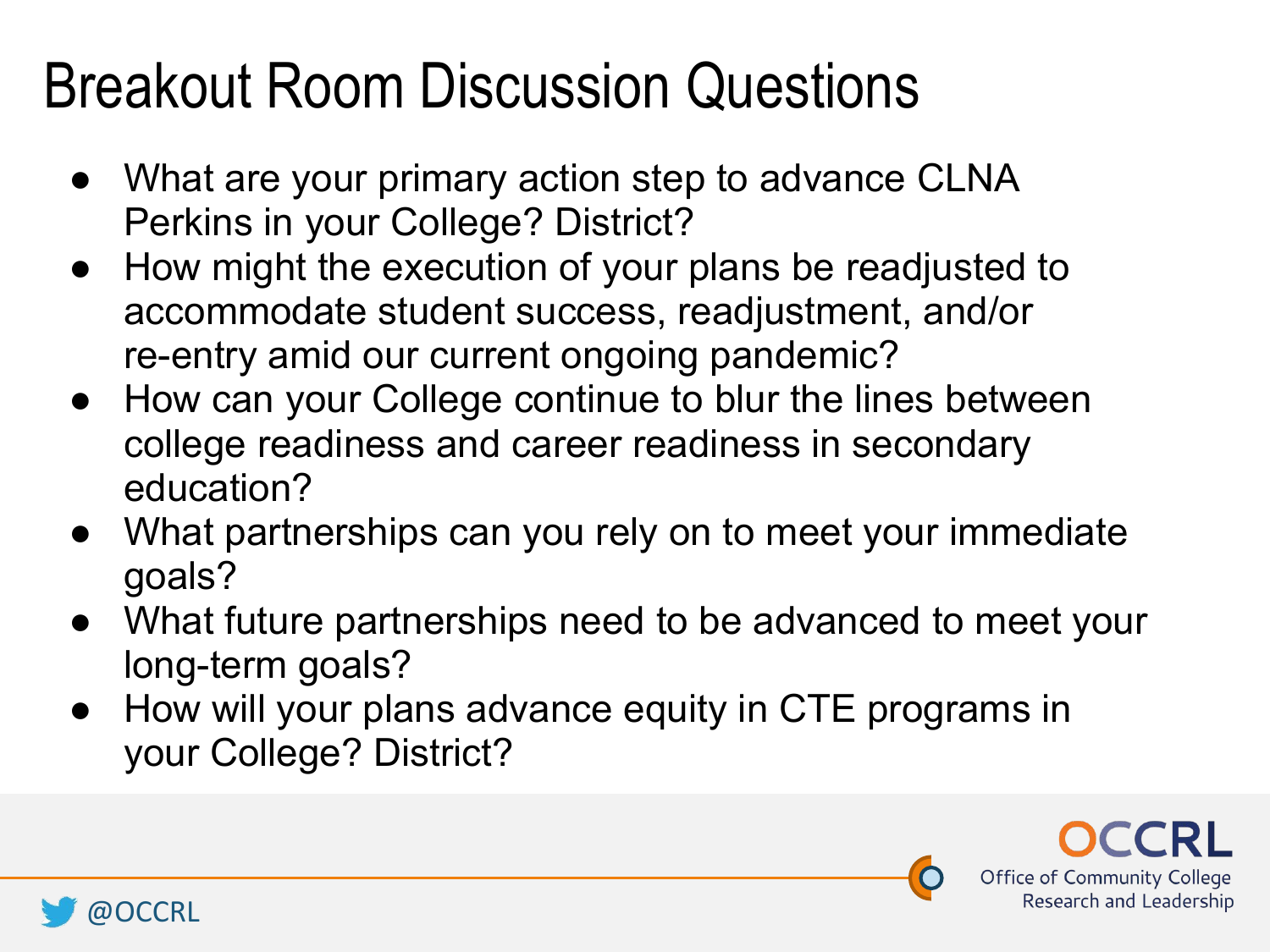## Larger Group Discussion

Feel free to report out by group and share with us your major themes centered on the breakout questions.



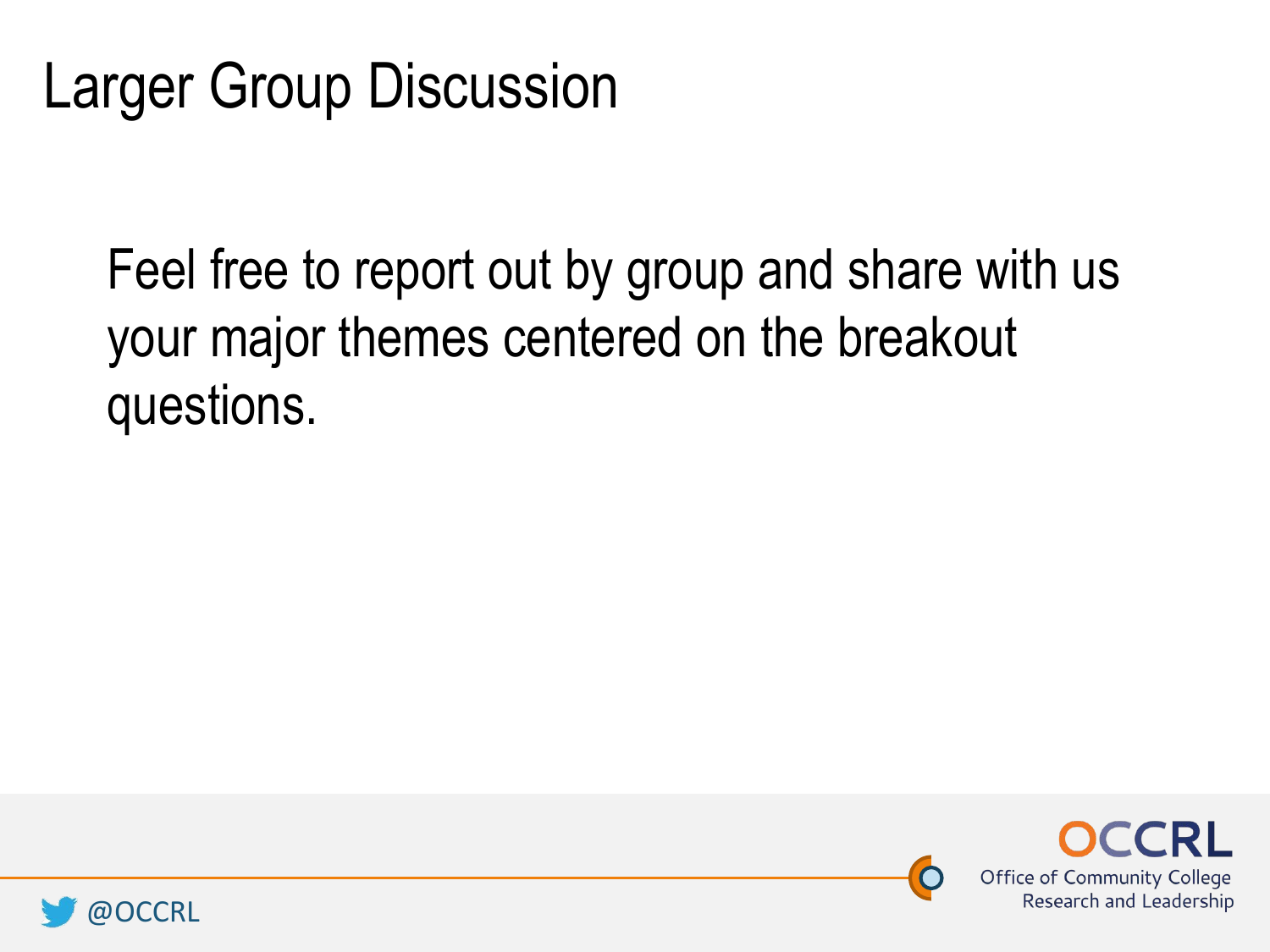# **QUESTIONS?**



 $\Gamma$